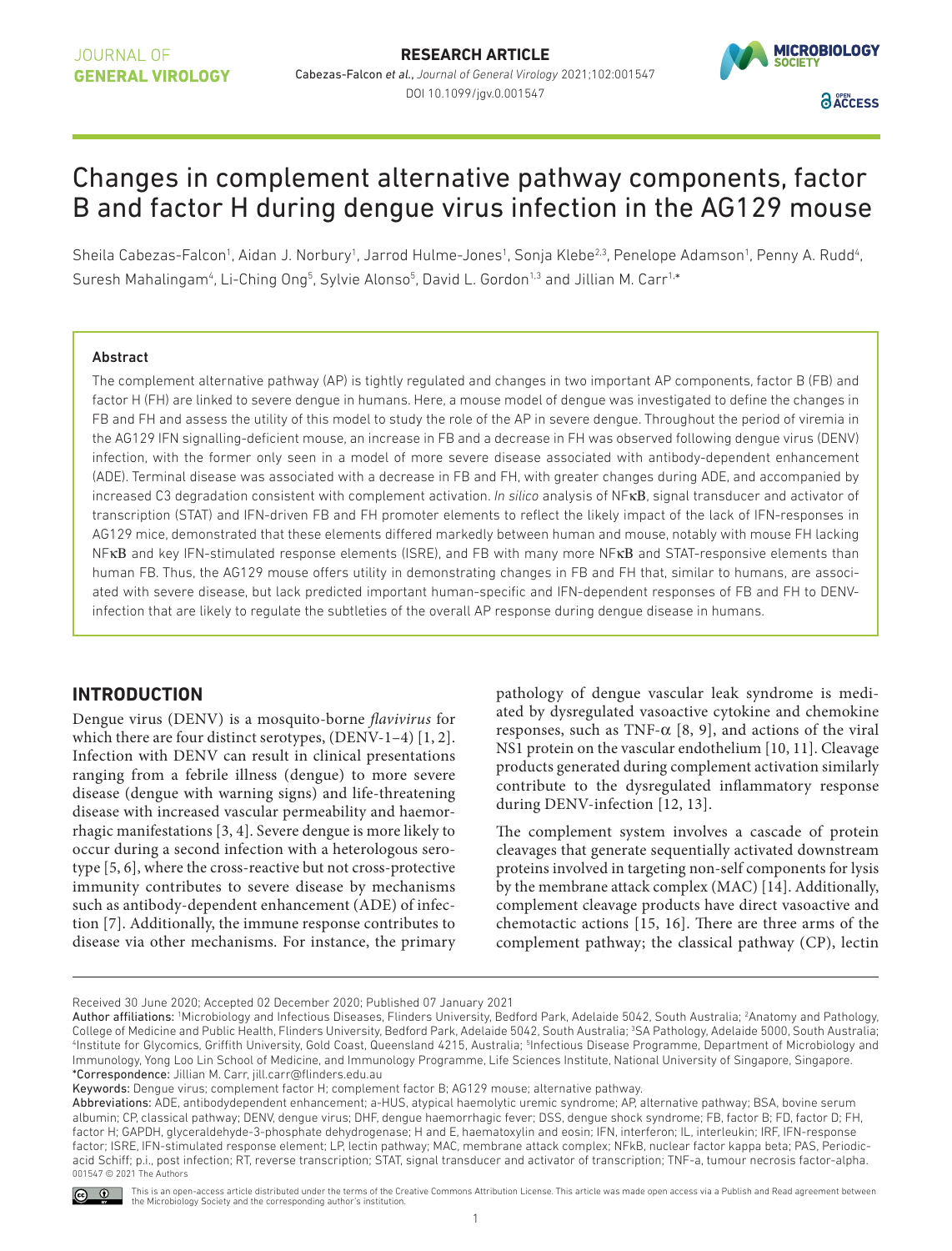pathway (LP) and alternative pathway (AP) [14]. While all three pathways can be activated by recognition of danger signals associated with infection, the AP is constitutively active but tightly regulated to prevent damage to the host [17]. There are several activators and regulators of the AP [18], with key roles played by factor B (FB), as a driver of formation of the active C3b convertase complex (C3bBb) during which process both C3 and FB are cleaved [19], and factor H (FH), a negative regulator of C3 convertase formation and activity [20]. As such, high levels of AP activity are associated with complement consumption, and low levels of complement substrates such as FB and C3 [21, 22]. Low levels or mutations in FH are also associated with overactivity of the AP and complement- mediated diseases of the vasculature and kidneys, such as atypical haemolytic uremic syndrome (a-HUS) [23] and C3 glomerulopathies [24].

DENV interacts with the complement system on a number of levels: the LP or C1q from the CP recognizes DENV virions and protects against infection [25–27], and disruption of this recognition by non- neutralizing antibody links loss of complement control with ADE and disease severity [28]. Further, DENV NS1 protein interacts with complement components, such as C1s and C4 to evade the CP and LP activation [29, 30], and with vitronectin and clusterin to inhibit terminal- pathway MAC formation [31, 32]. Interestingly, while West Nile Virus NS1 binds FH, the negative regulator of the AP, DENV NS1 does not [33, 34], suggesting that DENV does not evade the AP in the same way as other flaviviruses. Consistent with this, severe dengue is associated with increased activity of the complement AP, specifically an increase in circulating levels of the anaphylatoxins C3a and C5a [21, 22], an increase in factor D (FD) and a decrease in circulating FH [13]. Using in vitro models, our laboratory has shown increased activity of the AP during DENV- infection in the local environment of DENV- infected macrophages and endothelial cells, with increases in FB but not FH protein and increased C3b deposition on cells [35].

To further investigate the complement AP during DENVinfection, changes in FB and FH in a mouse model of DENV- infection were defined. Results support that in the IFN- deficient AG129 mouse model where disease severity can be experimentally modulated by ADE, FB and FH are temporally altered during DENV-infection, with the magnitude of these changes associated with disease severity. IFN, STAT and NFκΒ responsive promoter elements are important predicted regulators of FB and FH in humans and many of these promoter elements differ in mice and would not be activated in the AG129 IFN- receptor deficient mouse model. Thus, the available DENV AG129 mouse models may not reflect the overall AP- DENV interaction but still demonstrates complement responses associated with disease severity and may be useful to dissect the roles of specific factors controlling the AP during DENV-infection.

# **METHODS**

### **Clinical cohort**

Human serum samples from DENV-seropositive and seronegative healthy patients form part of a retrospective descriptive study [36]. These samples were collected over a 13 month period between 1 January 2014 and 31 January 2015 and sera was obtained from archival material stored at −20 °C. Serological analysis of DENV IgM/IgG/NS1 was performed by Dengue Duo assay (SD BIOLINE) and reverse transcription (RT)- PCR and serotype identified by PCR, as described [36]. The current study includes 10 DENV-seronegative and 29 DENV- seropositive patients from the total cohort encompassing DENV-1, -2 and -3 serotypes [36].

# **FH and FB ELISA**

Human or mouse FH proteins were quantitated in sera using an in- house ELISA as previously described [35]. In brief, 96- well microtitre plates were coated with goat anti- human FH at 10  $\mu$ g ml<sup>-1</sup> or sheep anti-mouse FH antibody at 2.5 mg ml<sup>-1</sup>. Human and mouse serum were diluted 1:1000 and 1:500, respectively, in PBS+1% (w/v) bovine serum albumin (BSA). A mouse anti- human FH or a rat monoclonal anti- mouse FH diluted 1:10000 were used as detection antibodies for FH. Standard curves with purified human FH (10–400 ng ml−1) or commercial recombinant mouse FH (20–200 ng ml−1) were used producing a linear regression curve  $(R^2 > 0.99)$ . Human FH ELISA had an intra- and inter-assay co-efficient of variation of 6.04 and 11.57 %, respectively, while mouse FH ELISA had intra- and inter- assay coefficients of variation of 4.24 and 10.98 %, respectively.

The levels of human or mouse FB were measured using the Human FB (ab137973, Abcam) or the mouse FB (SEC011Mu, Cloud- Clone) ELISA kits, respectively, in accordance with the manufacturer's instructions.

### **DENV-AG129 mouse-infection model of dengue disease**

Mouse infections utilized DENV-2 strain, D2Y98P-PP1, isolated from a patient in Singapore during 2005 (GenBank accession no. JF327392) and stocks were amplified in C6/36 cells. Cell- culture supernatants containing virus were harvested, clarified, filtered (0.22 µM, Sartorius) and stored at –80 °C until use. The titre of infectious virus was determined by plaque assay using Vero cells and quantitated as p.f.u. per ml. Then, 5–6- week- old AG129 mice (129/Sv strain deficient in IFN-α/β and IFN-γ receptors) were mock-infected or infected subcutaneously with 10<sup>4</sup> of the DENV-2 strain, D2Y98P-PP1. The clinical signs were scored: 1=ruffled fur, 2=hunched back, 3=severe diarrhoea, 4=lethargic, 5=moribund [37]. Serum, liver and kidney samples were harvested at day 2 and 4 post infection (p.i.) when the animals were humanely euthanized. Each group of animals consisted of  $n=6$  mice except for the day 4 p.i. group where  $n=7$ . All tissue samples were collected directly into TRIzol reagent for RNA extraction and sera and tissue samples stored at −80 °C prior to analysis.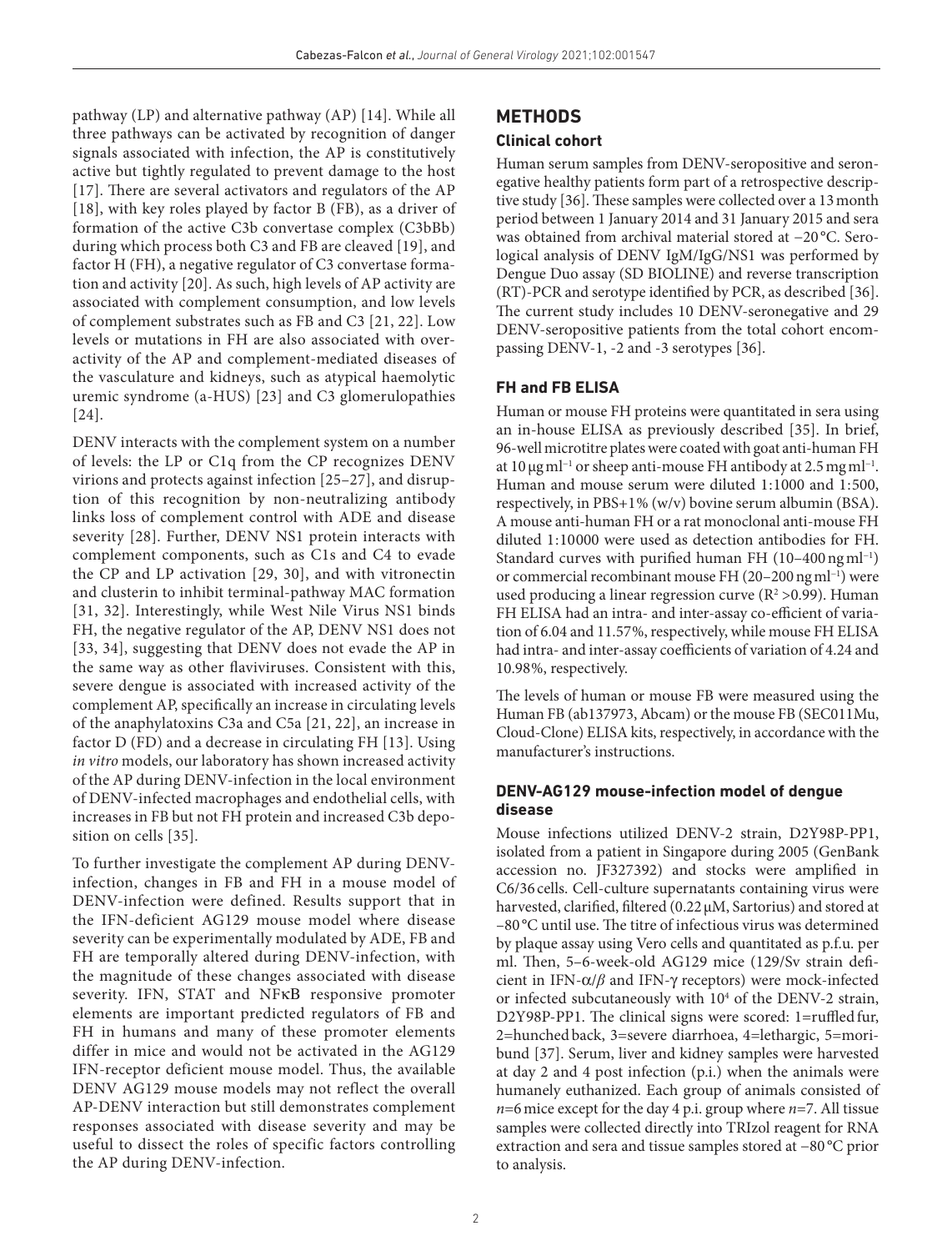|  | <b>Table 1.</b> Primers used for real time qRT-PCR |
|--|----------------------------------------------------|
|--|----------------------------------------------------|

| Target   | Sequence                                                           | Accession no. | Amplicon size (bp) |  |
|----------|--------------------------------------------------------------------|---------------|--------------------|--|
| DENV-2   | F: GCAGATCTCTGATGAATAACCAAC<br>R: TTGTCAGCTGTTGTACAGTCG            | NM AF038403.1 | 102                |  |
| Pan DENV | F: AAGGACTAGAGGTTAKAGGAGACCC<br>R: CGYTCTGTGCCTGGAWTGATG           | NM AF038403.1 | 102                |  |
| m-GAPDH  | F: GACGGCCGCATCTTCTTGTGC<br>R: TGCCACTGCAAATGGCAGCC                | NM 008084.3   | 120                |  |
| $m$ -FH  | F: CGTGAATGTGGTGCAGATGGG<br>R: AGAATTTCCACACATCGTGGC               | NM 009888.3   | 248                |  |
| $m$ -FB  | F: CTCCTCTGGAGGTGTGAGCG<br>R: GGTCGTGGGCAGCGTATTG                  | NM 008198.2   | 264                |  |
|          | m=mouse, F=forward; R=reverse; bp=base pairs. Y=C/T; K=G/T; W=A/T. |               |                    |  |

#### **DENV-AG129 mouse-infection model with ADE and severe dengue disease**

Five–six- week- old AG129 mice born from previously DENV-1 (05K3903DK1, 10<sup>6</sup> p.f.u., subcutaneously) infected, but convalesced mothers or DENV- naïve mothers, were either mock-infected  $(n=3 \text{ each})$  or infected subcutaneously with 10<sup>3</sup> p.f.u. of D2Y98P-PP1 DENV-2 ( $n=5$  each), as described previously [37]. In brief, the DENV- immune model involved infection of 6- week- old female AG129 mice with a non- lethal dose of a DENV-1 strain, followed by mating 1 week later and delivery of pups. Clinical signs were scored as described above. As previously reported [37], day 6 post- DENV2 infection the DENV- naïve mice had a mean disease score of 2/5 and 100% survival while mice born to DENV1-immune dams had a mean disease score of 5/5 and were ethically euthanized at this time point. Animals from the latter group contained elevated levels of circulating DENV RNA, increased vascular leakage in the intestine, liver, spleen and kidney, and increased serum levels of cytokines and chemokines including TNF- $\alpha$  [37]. Serum samples were collected at day 3 and day 6 p.i. Liver and kidney samples were harvested at day 6 p.i. into TRIzol reagent for RNA extraction and samples stored at −80 °C.

### **RT-PCR**

Total RNA was extracted from mouse tissues using TRIzol, DNase I treated and 0.5 µg RNA was reverse transcribed with 60 µM random hexamers and M- MuLV reverse transcriptase. The cDNA template was subjected to real- time qRT- PCR using iTaq SYBER green in a Rotor- gene 6000 (Corbett Research), using primers listed in Table 1. All PCRs were performed under the following conditions: one cycle of 95 °C for 5 min; 40 cycles of 95 °C for 15 s, 59 °C for 30 s, and 72 °C for 30 s; and one cycle of 72 °C for 5 min, except mouse FB PCR, which was annealed at 60 °C. All PCR reactions included high and low copy number comparative controls. Results were normalized against the reference housekeeping genes: cyclophilin or glyceraldehyde-3- phosphate dehydrogenase (GAPDH). The relative RNA level was determined by ΔCt method as described [38].

### **SDS-PAGE and Western blot**

To quantitate total protein, 2 µl of mouse sera was subjected to electrophoresis on Mini- PROTEAN TGX stain- free gels (Biorad), images collected (ChemiDOC gel imaging system, BioRad) and total protein quantitated using Image J. For analysis of C3, 2 µl of sera was subjected to SDS-PAGE (8%, 30:1 acrylamide: bis) and Western blot to nitrocellulose. Membranes were probed with rabbit anti- C3 antibody (Abcam Ab97462, 1/2000) and secondary goat anti- rabbit IgG- horse radish peroxidase conjugate (Pierce, 1/25000). Bound complexes were detected by chemiluminescence (BioRad, Clarity Max ECL) with signal detected (ChemiDOC gel imaging system, BioRad) and images analysed (Image J) [39].

#### **Histological analysis**

Mouse kidneys were harvested and fixed in 10% (v/v) buffered formalin, embedded and block mounted in paraffin. Sections were cut to 1  $\mu$ M thickness, stained with haematoxylin and eosin (H and E) or Periodic- acid Schiff (PAS) stain. Sections were assessed by brightfield microscopy by an anatomical pathologist.

#### **Matinspector FB and FH promoter analysis**

The Genomatix MatInspector software was used for in silico prediction of potential transcription- factor binding sites in the human and mouse FB and FH promoters. The MatInspector programme contains an in-built library comprising 634 matrices of transcription- factor binding sites with around 366 000 human, and mouse promoter sequences [40, 41]. MatInspector analysis for FB and FH was performed using sequence data for promoters associated with at least one verified coding transcript. Stringent criteria were set with a core similarity value of 0.75 and an optimized matrix similarity threshold of 0.8 (where the core sequence of a matrix, or binding site, of 1 reflects identity). To refine these initial matches down to the most probable transcription- factor binding sites, those with a matrix similarity higher than 0.85 and with at least one line of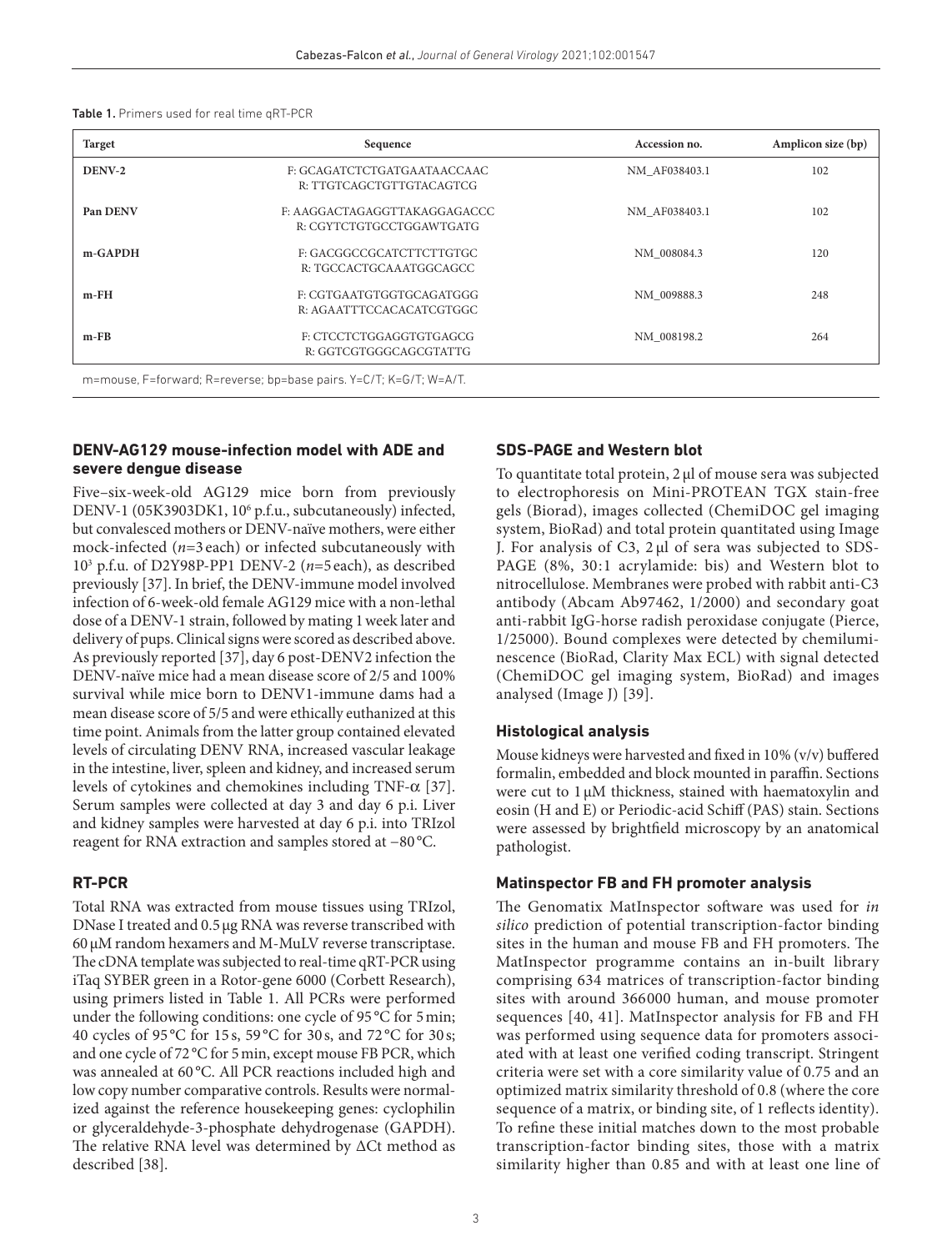

Fig. 1. FB and FH during acute dengue infection in AG129 mice. Five- to six- week- old AG129 mice were mock- infected (*n*=6) or subcutaneously infected (n=6, day 2 p.i.; n=7, day 4 p.i.) with 10<sup>4</sup> p.f.u./mouse of DENV-2 strain D2Y98P-PP1. At the indicated time points mice were euthanized, blood, liver and kidney harvested. (a) Circulating viremia was assessed by plaque assay including in *n*=4 animals kept until ethical moribund stage (day 17–21 p.i.). (b) Serum was subjected to ELISA for quantitation of FB and FH protein levels; (c) RNA was extracted from liver and (d) kidney and subjected to RT-PCR for FB and FH mRNA. mRNA levels are expressed relative to GAPDH using the ΔCt method. \**P*<0.05, one- way ANOVA/Tukey's test.

supporting evidence in Matinspector, such as experimental validation of the binding site, or a literature citation linking the transcription factor with FH or FB were considered.

### **Statistical analysis**

Results were expressed as the mean±sp, and statistical analyses were performed using a two- tailed unpaired Student t- test, one- way or two- way ANOVA or the non- parametric Kruskell–Wallis test for data that was not normally distributed or contained low values of n. Statistical analysis was performed using GraphPad Prism, version 8 (GraphPad, La Jolla, CA, USA). Differences were considered statistically significant if  $P<0.05$ .

# **RESULTS**

### **Changes in FB and FH are associated with dengue infection in AG129 mice**

To study the interaction of DENV with FB and FH in the context of severe disease a model of DENV- infection of AG129 mice, lacking IFN-α, -*β* and -γ receptors, was utilized in (i) an acute setting where animals succumb after the decline in viremia [42, 43] and (ii) a model of more severe disease, reflecting ADE induced by pre-existing maternal antibody and leading to a fatal disease with onset closely after the peak in viremia [37, 44]. In the model of acute DENV- infection with viremia over 2–6 days p.i. (Fig. 1a), circulating FB protein levels were unchanged while in contrast, circulating FH was slightly but significantly decreased at day 4 p.i. (Fig. 1b). This was accompanied by an increase in liver mRNA for both FB and FH at day 4 p.i. (Fig. 1c), while mRNA levels in the kidney were unchanged (Fig. 1d).

In a model of dengue ADE, mice born to DENV-1 immune mothers are challenged with DENV-2 and develop a fatal disease with haemorrhage by day 6 p.i. that is more severe than DENV-2 infection in mice born to DENV-naïve mothers [37, 43]. Consistent with this, DENV liver RNA levels quantitated by RT- PCR were significantly higher in DENV-infected born to DENV-immune compared to DENV-infected born to DENV-naïve mice (Fig. 2a). Additionally, DENV- infected mice have higher circulating total protein levels (50–100 kDa range) as quantitated by gel electrophoresis of serum and stain- free imaging (Fig. 2b). This potentially reflects reduced blood volume secondary to the described vascular leak in both models, although does not reflect the greater vascular leak described with more severe disease in the DENV- immune model compared with DENV-naïve mice [37, 43].

Next, circulating FB and FH levels were quantitated by ELISA at day 3 and 6 p.i. in this model. Results demonstrate a small but significant increase in FB and decrease in FH at day 3 p.i. in DENV-2-infected born to DENV-1-immune mothers (Fig. 3a). In contrast, at day 6 p.i., FB is decreased, and FH concentration increased in the circulation with a significantly greater change in FH in DENV-2- infected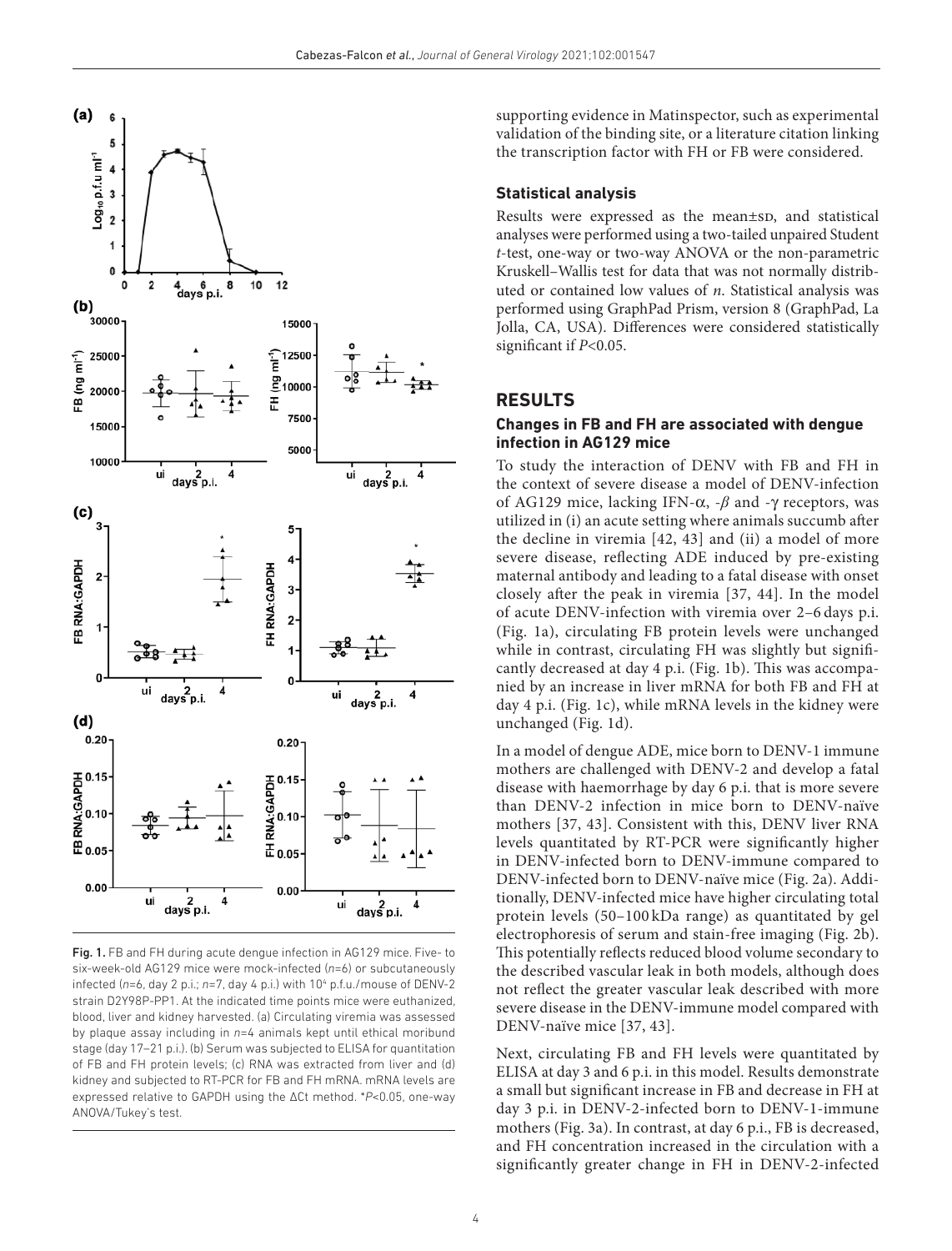

Fig. 2. Markers of disease severity in AG129 mice infected with DENV +/-ADE. Five- to six- week- old AG129 mice born to either DENV-1 immune (immune) or dengue- naïve (naïve) mothers were uninfected (ui, n=3 each group) or subcutaneously infected with 10<sup>3</sup> p.f.u. of DENV-2 strain D2Y98P-PP1 (DENV, n=5 each group). At day 6 p.i. mice were euthanized and liver and serum collected and analysed for (a) liver-associated DENV RNA with pan DENV primers by RT-PCR with normalization of DENV copy number against GAPDH. \**P*<0.05 Student's *t*- test; (b) 2 µl of serum was subjected to gel electrophoresis using stain- free gels, total protein imaged by ChemiDOC and quantitated by ImageJ. Stain intensity is shown in arbitrary units (*y*- axis). \**P*<0.05, oneway ANOVA/Tukey's test, relative to ui control.

mice born to DENV-1-immune compared to DENV-naïve mothers (Fig. 3b). Given the increased protein concentration in blood at day 6 p.i. (Fig. 2b), results were normalized against total circulating protein, demonstrating an even greater decline in FB but negating the apparent increase and demonstrating a significant decrease in FH (Fig. 3c). No change was seen in mRNA for FB or FH in the kidney or liver at day 6 p.i. (data not shown).

To further define complement activation, circulating C3 was assessed by Western blot at day 6 p.i. Bands representing the potential C3/C3b  $\alpha$ -chain (114kDa), C3 *β*-chain (75 kDa) and C3 degradation productions (C3d, C3dg, 35–40 kDa) were observed (Fig. 4a). In DENVinfected animals the profile of C3 degradation products was different with increased C3d/dg in both DENV-naïve and immune mice (Fig. 4a). Quantitation of C3 *β*-chain or C3 d/dg (data not shown) demonstrated lower levels of C3 immunoreactivity in DENV-2- infected mice born to DENV-1- immune but not naïve mothers (Fig. 4b). Since complement- mediated pathology often manifests in the kidney, kidneys harvested at day 6 p.i. were fixed, stained and analysed by light microscopy. Representative images are shown (Fig. 4c). Kidneys showed no pathological damage, specifically no increase in glomerular obsolescence, identifiable thickening of basement membrane on PAS- or silver stains (data not shown), tram- tracking or spiking and no mesangial expansion or increase in cellularity. There was no extracapillary proliferation, no tubular damage and no proteinaceous casts identified. There was no evidence of vasculitis, granulomas, viral inclusions, papillary necrosis and no interstitial inflammation.

### **Changes in factor B and factor H are not observed in clinical samples from primary dengue patients**

Studies in humans have shown changes in FB and FH in the context of DHF/DSS but not dengue fever [13]. Here circulating FB and FH were quantitated by ELISA in a cohort of 39 returned travellers for whom there was a clinically requested DENV serological test and reflecting primary, non-severe dengue fever [36]. Samples were grouped in accordance with DENV serology as DENV- seronegative or DENV- seropositive for any of NS1/IgM or IgG. Samples were further stratified clinically into (i) DENV- seronegative for whom no significant clinical diagnosis or laboratory findings were reported (e.g. benign headache, afebrile, C-reactive protein [CRP]<8 mg l<sup>-1</sup> with normal full blood examination results), (Fig. 5a, DENV negative, healthy); (ii) DENV- seronegative who demonstrated a clinically relevant infectious diagnosis (e.g. Salmonella enterica infection), or laboratory result such as elevated white-cell count or CRP, (Fig. 5a, DENV negative, ill); and (iii) DENV- seropositive and clinically diagnosed with dengue fever, representing a cohort of adults with primary dengue infection and a febrile illness, as described previously (Fig. 5a, DENV positive, dengue) [36]. FB was significantly elevated in the DENV seronegative, ill group, relative to the DENVseronegative, healthy controls or the DENV-seropositive group, (Fig. 5a). No significant changes in FH were observed in any group (Fig. 5a). Within the DENV- seropositive group, FB and FH were positively correlated  $(P=0.04, r=0.4)$  but neither correlated with laboratory parameters: platelet, total white cell, lymphocyte, neutrophil and monocyte counts, or CRP (data not shown). The DENV- seropositive group was stratified further based on DENV NS1/IgM/IgG serology and the presence of circulating viral RNA: 22/29 samples were DENV RT-PCR positive with the exceptions as indicated (Fig. 5b) and the majority of infections presented as RT- PCR, NS1 and/or IgM positive and thus in the early stages of infection. Most infections were DENV-1 and -2 with one DENV-3 case [36]. Although numbers in some groups were small, no significant difference or trend was observed in FB or FH levels in any DENV- seropositive group (Fig. 5b). This confirms the prior reported lack of change in circulating FB and FH during non- severe dengue, re- enforcing that the changes in FB and FH are likely specific for severe disease in humans [12, 13] and as shown here also in mice with severe dengue.

To assess potential species- specific responses of FB and FH to infection, the promoters of mouse and human FB and FH were compared with a particular focus on inflammatory and IFN- driven responses.

### **Transcriptional regulation of FB and FH differs in human and mouse and is regulated by IFN**

In silico analysis of the mouse and human FB promoter using MatInspector demonstrated NFκΒ, STAT and IRFF matrix family elements. Proximal STAT elements were present in both human and mouse promoters with overall more elements present in the mouse FB promoter (Fig. 6a). The mouse FB promoter contains five proximal IRF elements but only three,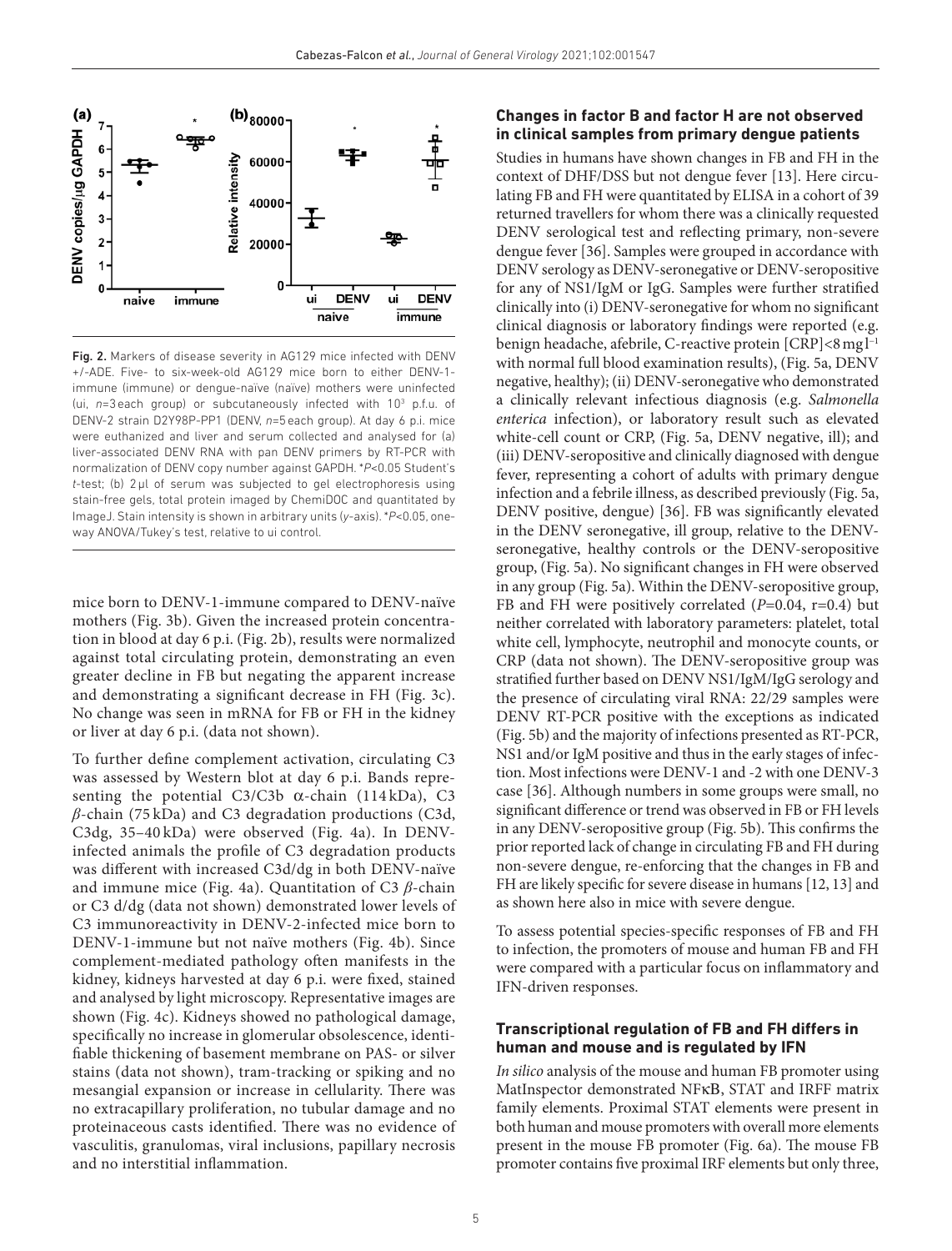

Fig. 3. FB and FH in AG129 mice infected with DENV +/-ADE. Five- to six-week-old AG129 mice born to either DENV-1-immune (immune) or dengue-naïve (naïve) mothers were uninfected (ui, n=3 each group) or subcutaneously infected with 10<sup>3</sup> p.f.u. of DENV-2 strain D2Y98P-PP1 (DENV, n=5 each group). Blood and tissue was harvested, serum collected and subjected to ELISA for quantitation of FB and FH protein levels at (a) day 3 p.i. and (b) day 6 p.i.; (c) normalization of circulating FB and FH at day 6 p.i., against total protein from Fig. 2b. \*P<0.05, one-way ANOVA/Tukey's test.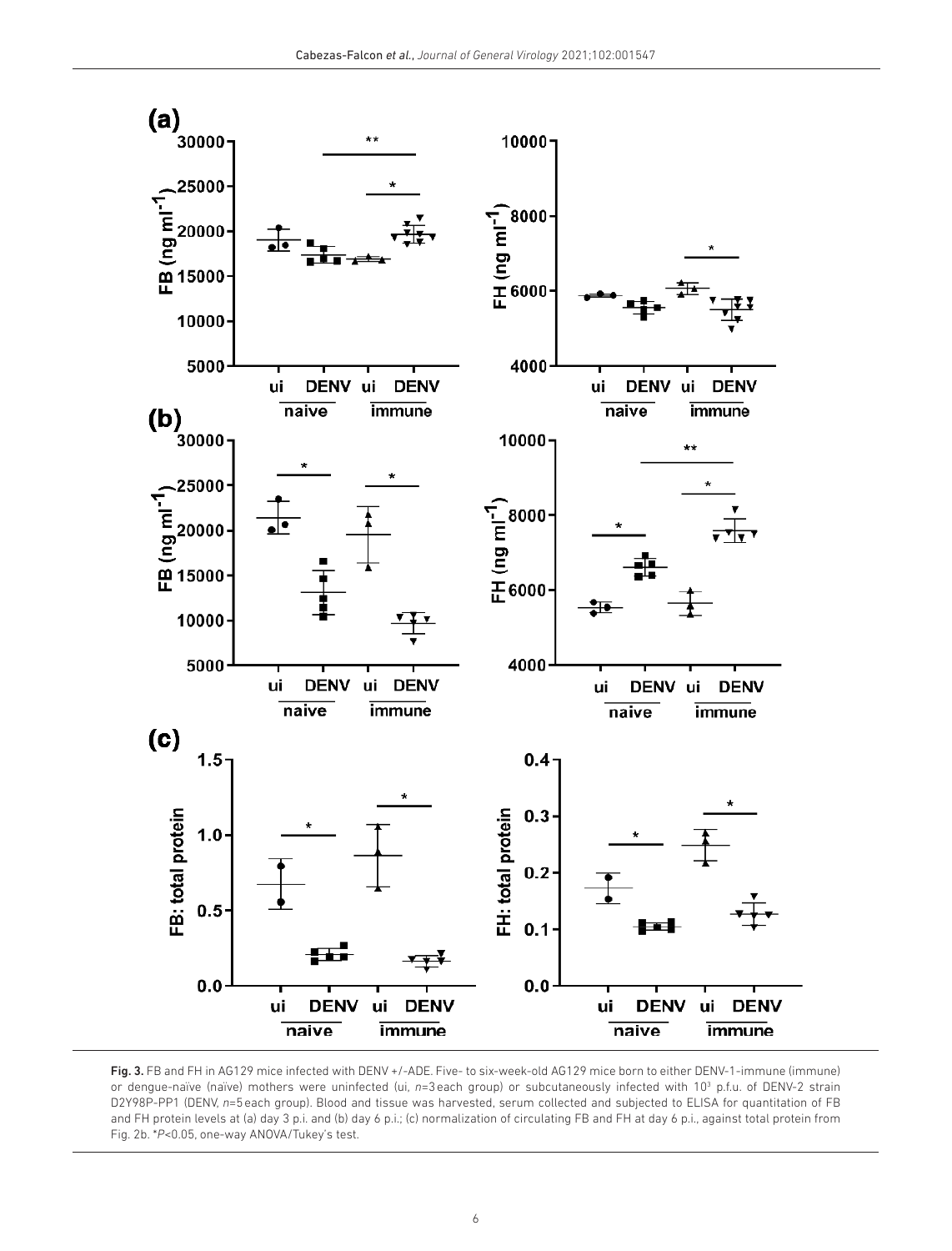

Fig. 4. Enhanced complement activity in sera without complement-mediated pathology in the kidney in AG129 mice DENV-infected +/-ADE. (a) Serum was subjected to reducing SDS-PAGE and Western blot for C3, with detected of complexes by chemiluminescence and ChemiDOC imaging. Molecular weight markers and presumptive C3 products are indicated. ui naïve (*n*=2); DENV naïve (*n*=5), ui immune (*n*=3); DENV immune (*n*=5). (b) Results were quantitated using ImageJ and C3 *β*-chain normalized against total protein determined by stain- free gel imaging. \**P*<0.05, one- way ANOVA/Tukey's test; (c) kidneys were fixed, embedded, sectioned and subjected to haematoxylin and eosin staining. Representative images from each group are shown, highlighting normal morphology of glomeruli and tubules.

more distal elements are found in the human promoter. The mouse FB promoter contains four predicted NFκΒ sites around the −300 region and a further three >−600 while the human FB promoter contains only two NFκΒ binding sites at around −600 relative to the transcription start site (Fig. 6a). For the IRFF family, IRF4 and 7 are predicted to regulate both mouse and human FB promoters, while IRF1 and IRF3 transcription- factor binding sites are present in the mouse but not human FB promoter (Table 2). Of note, STAT3 binding sites were predicted in the mouse FB promoter, while

this transcription factor was not predicted in the human FB promoter (Table 2). Overall, the mouse FB promoter contains more potential STAT and IRF transcription- factor binding sites and many more NFκΒ binding sites than the human FB promoter (Table 2).

Predicted dependency on IRFF and STAT regulation is seen with the human and mouse FH promoter. Strikingly no NFκΒ or ISRE binding sites are predicted in the mouse FH promoter (Fig. 6b, Table 2). Several common members of the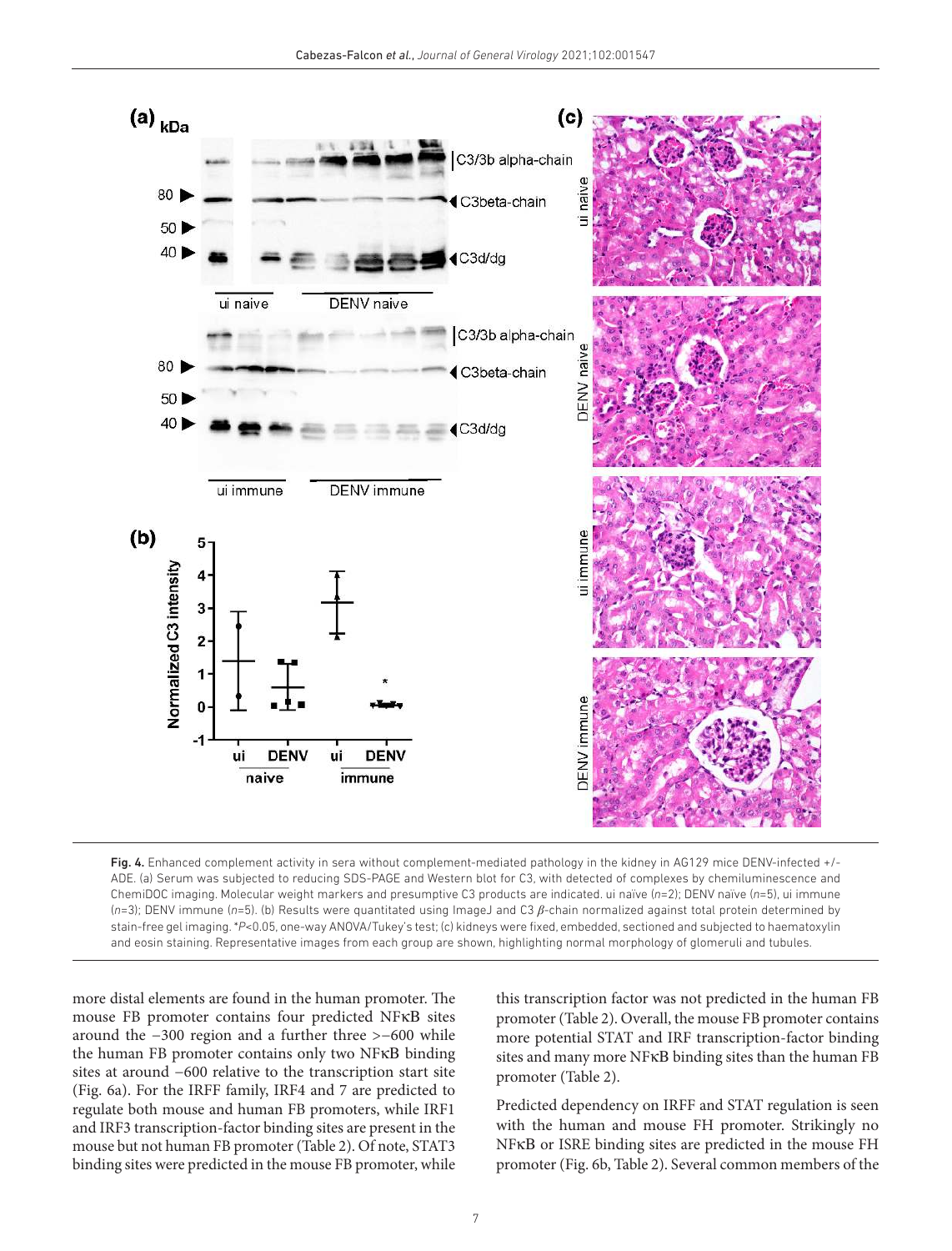

Fig. 5. Circulating FB and FH levels in a human cohort of non-severe dengue. Samples sent for diagnostic DENV serology were analysed for FB and FH by ELISA. (a) Samples were grouped based on serology and clinical diagnosis as DENV- seronegative healthy (*n*=5), DENV- seronegative ill (*n*=5) and DENV- seropositive (*n*=29); (b) DENV- seropositive samples were stratified based on NS1, IgM and IgG status. Samples that were RT- PCR negative are indicated by grey dots. FB (upper panel) and FH (lower panel) were assessed by ELISA. Differences between groups were analysed by Kruskal–Wallis test, and are indicated by \*\**P*<0.05.

IRFF and STAT families were predicted in both the human and mouse FH promoters (Table 2), with IRF4 and 7, STAT5 and 6 predicted in the FH promoters from both species (Table 2). IRF1 was predicted in the human and IRF2 and IRF3 in the mouse FH promoter only. Overall, there is a lack of ISRE, IRF1 and NFκΒ transcription- factor binding sites in the mouse compared to the human FH promoter (Table 2). Together with the FB analysis these findings predict IFN as an important regulator of these genes and that mouse and human FB and FH are likely to respond differently to infectious challenges that stimulate IFN.

# **DISCUSSION**

Complement is vital for pathogen control and the complement system is required for protection against DENV-infection. The AP, however is dysregulated and may be part of the pathology of dengue disease with lower levels of circulating FB in patients with severe DENV disease during the shock

period [21, 22], and reduced FH in DHF patients compared to dengue fever patients or healthy individuals [13].

Here changes in FB and FH were defined during severe disease, to assess changes in these proteins and define the utility of an available mouse model of dengue to study the AP. Immunocompetent mice are poorly susceptible to DENV- infection and disease since the virus fails to block anti- viral signalling pathways in mouse cells [45]. AG129 mice lacking type I and II IFN receptors are permissive to DENV- infection resulting in disease with some similarities to dengue in humans [43, 46], while a model of DENV-infection in mice born to mothers with heterotypic DENV immunity induces severe dengue, as seen during secondary infection in humans and reflecting ADE [37]. In the DENV-AG129 mouse-infection model where mice survive the acute viremia, circulating FB protein levels are unchanged while FH protein was reduced at day 4 p.i. In a more severe dengue model with ADE of infection, the mice succumb to disease at day 6 p.i. concomitant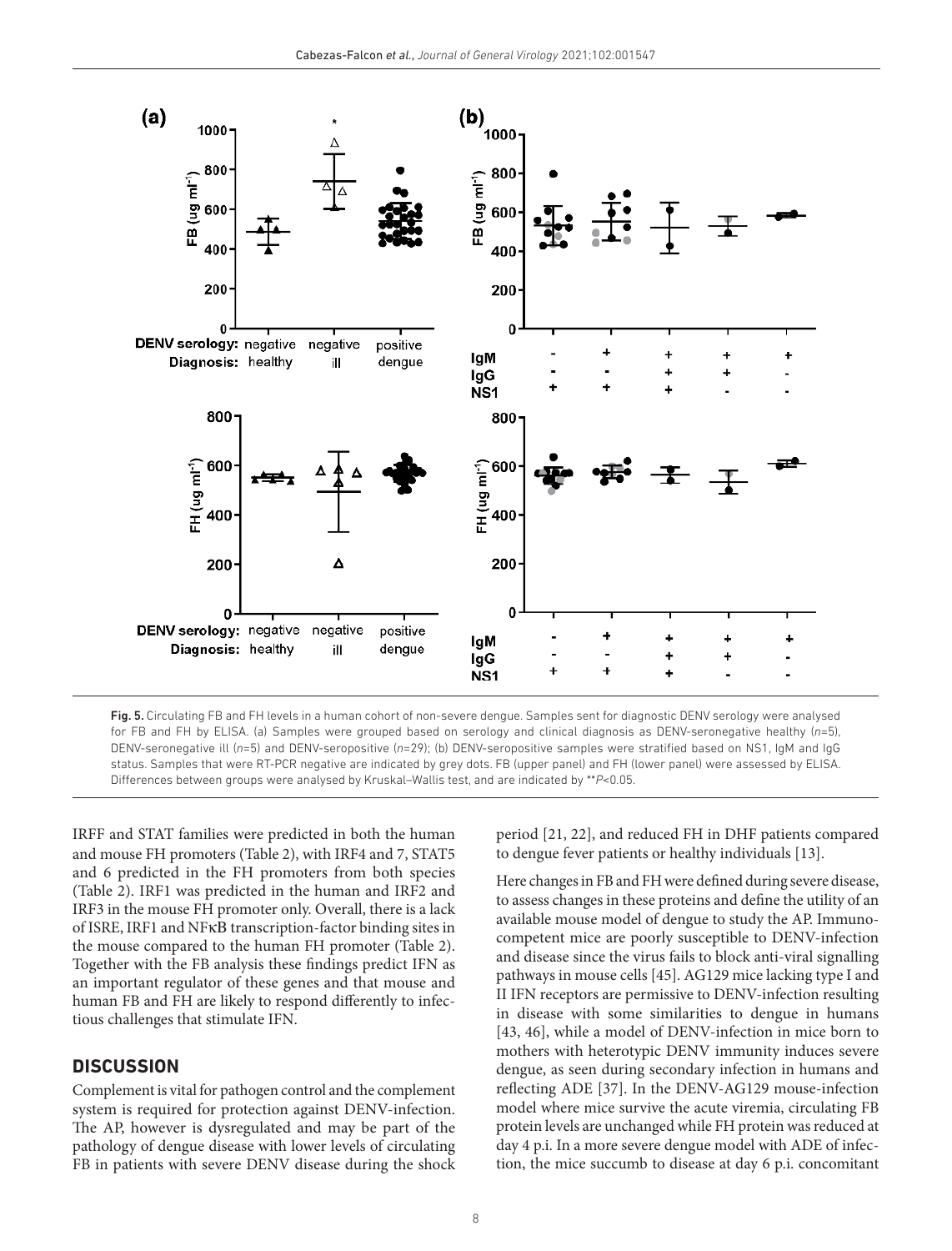

Fig. 6. Predicted transcription- factor binding sites in the FB and FH promoters. Schematic localization of the NFκΒ, IRFF and STAT transcription- factor binding sites in the mouse and human (a) FB and (b) FH promoter sequences. Transcription- factor binding sites were identified using MatInspector software with core similarity of >0.85.

| TF binding<br>family | NFRB                     | <b>IRFF</b>              |                          |                                   |      |      |                                                                           |             | <b>STAT</b>                  |                          |                          |        |                          |                          |
|----------------------|--------------------------|--------------------------|--------------------------|-----------------------------------|------|------|---------------------------------------------------------------------------|-------------|------------------------------|--------------------------|--------------------------|--------|--------------------------|--------------------------|
| Specific factor      | NFRB                     | IRF1                     | IRF <sub>2</sub>         | IRF3                              | IRF4 | IRF7 | <b>ISRE</b>                                                               | <b>STAT</b> | STAT1                        | STAT3                    | STAT5                    | STAT5A | STAT5B                   | STAT6                    |
| Human FB             | 2                        | $\overline{\phantom{a}}$ | -                        | $\hspace{1.0cm} - \hspace{1.0cm}$ | 2    |      | $\hspace{1.0cm} \rule{1.5cm}{0.15cm} \hspace{1.0cm} \rule{1.5cm}{0.15cm}$ |             | $\qquad \qquad \blacksquare$ |                          |                          |        | $\overline{\phantom{0}}$ |                          |
| Mouse FB             |                          |                          | $\overline{\phantom{a}}$ |                                   |      | 2    | $\hspace{1.0cm} \rule{1.5cm}{0.15cm} \hspace{1.0cm} \rule{1.5cm}{0.15cm}$ | 3           |                              | 6                        | $\overline{\phantom{a}}$ |        | $\qquad \qquad -$        | $\overline{\phantom{0}}$ |
| Human FH             |                          |                          | $\overline{\phantom{a}}$ | $\hspace{1.0cm} - \hspace{1.0cm}$ |      |      | 2                                                                         |             | $\overline{\phantom{0}}$     | $\overline{\phantom{0}}$ |                          | 2      | 3                        |                          |
| Mouse FH             | $\overline{\phantom{0}}$ | $\overline{\phantom{a}}$ |                          |                                   |      |      | $\overline{\phantom{a}}$                                                  | 2           | $\overline{\phantom{a}}$     | $\overline{\phantom{0}}$ | 2                        | 2      | 2                        |                          |

Table 2. Comparison of NFκΒ, IRFF and STAT binding elements in the human and mouse FB and FH promoters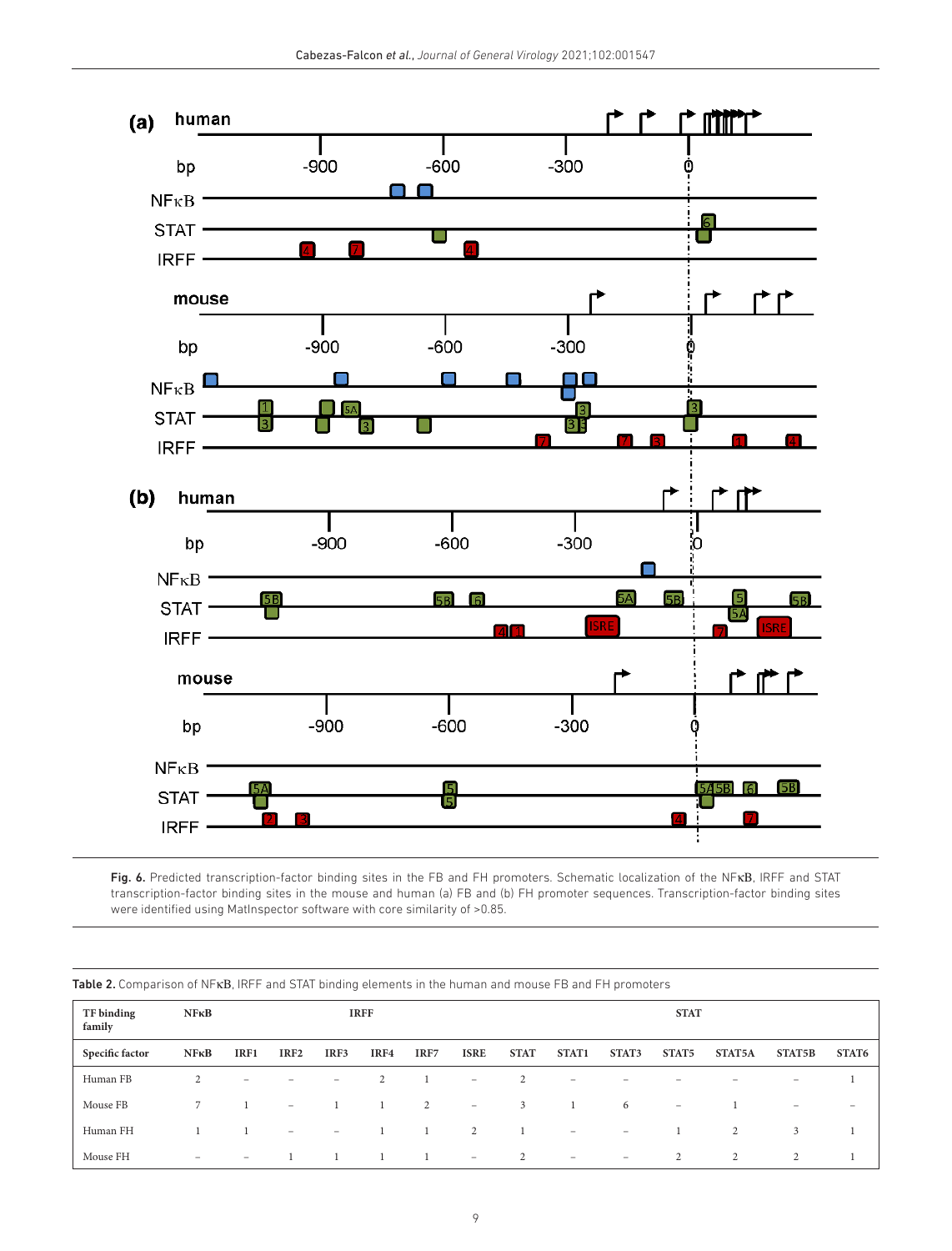with viremia, and this is associated with an early increase in FB (day 3 p.i.) while FH levels significantly decrease. Later in infection, circulating FB levels decrease (day 6 p.i.) while FH demonstrates an apparent increase in concentration that is associated with a generalized increase in circulating protein. When normalized for total protein, circulating levels of FH are actually decreased.

The changes in FB and FH are significantly greater in mice defined previously to have more severe disease when infected under ADE conditions [37, 43]. The early increase in FB and subsequent decrease at terminal disease stage in mice is consistent with activation of FB as an acute phase reactant, then subsequent decrease in FB due to complement consumption, in agreement with the decline in FB observed in DHF patients during the shock phase [21, 22]. The early decrease in FH levels in mice is consistent with findings of reduced FH in DHF cases [13]. While direct quantitation of C3 split products C3a or C3b would have also been of value here, our findings of reduced C3 and increased C3 low molecular weight fragments (C3dg), are consistent with complement activation [47] and the above described changes in FB and FH. C3 levels have previously been shown to be reduced in severe dengue [21], and are lower in patients with DHF compared to DF [13]. Thus, the AG129 dengue- mouse model appears to reflect FB, FH and C3 changes described in the literature in association with severe dengue disease in humans. Consistent with this, in our human cohort of non- severe dengue changes in circulating FB and FH were not observed.

Both the vasculature and kidneys are susceptible tissues to complement- mediated pathology. The AG129- ADE model has previously been shown to be associated with a vascular leak syndrome and our data demonstrates measures of complement activation in this same model. There was, however, no evidence of complement-mediated damage to the kidney in the DENV- infected AG129 mouse model with or without ADE. Consistent with this, renal dysfunction and damage can occur during dengue in humans but is rare.

In general, circulating changes of FB and FH proteins were not reflected by mRNA changes in the liver or kidney of AG129 mice and particularly at late stages of disease, the circulating changes appear to be mediated by post-translational consumption (FB) or haemoconcentration (FH). DENVinfection however, induces FB and FH mRNA in the liver during acute viremia. This raises the question of the importance of IFN-stimulated transcriptional responses, which are absent in the AG129 mice, in this context.

In silico promoter analysis demonstrated the presence of NFκΒ, IRF, STAT and ISRE elements in the FH and FB promoters, strongly suggesting regulation of these genes by type I IFN and multiple cytokines such as IFN-γ, TNF-α and IL-6, as are known to be increased during DENV-infection [48–50]. The mouse FB promoter demonstrates seven NFκΒ binding sites but none in the mouse FH promoter. In contrast, the human FB has only two NFκΒ elements with a single binding site for NFκΒ in the human FH promoter. Polymorphisms in this FH NFκΒ promoter binding site have been

identified in humans that link higher expression of FH with reduced severity of disease [51], suggesting this element has functional importance and thus the lack of NFκΒ-driven FH responses in mice may inherently predispose mice to increased disease severity. Additionally, the human and mouse FB and FH promoters are potentially activated through STAT3, 5 and 6 transcription factors. STAT5 can be activated by members of the IL-2 (IL-2, IL-7, IL-15, IL-21) and IL-3 families (IL-3, IL-5) [52] and IL-2, IL-21 and IL-5 are known to be induced in patients with DF and DHF [53]. The mouse FB promoter contains six predicted STAT3 responsive elements that are not present in the human FB promoter. IL-6, a cytokine significantly elevated in DENV-infected AG129 mice [37, 43] and associated with disease in humans is an activator of STAT3 [54, 55] and thus this is a pathway unique in the mouse that may induce FB during DENV- infection. Thus, in the context of DENV- infection, NFκΒ and STAT- responsive elements are likely to be activated and be important in disease, and the human and mouse FB and FH promoters have different capacities to respond to this. This suggests that the mouse model may not be a good reflection of inflammatory drivers of FB and FH during DENV- infection.

Additionally, our promoter analysis has demonstrated various IRFF promoter elements with inherent differences in human and mouse FB and FH promoters. Specifically, IRF4 and 7 are present across human and mouse FB and FH promoters. The expression of IRF4 is restricted to Tand B- cell lineages [56–58] and thus unlikely to be important directly in DENV-infected cells. IRF7 and IRF3 are considered the master regulators of type I IFN responses, with expression of IRF7 dependent on IFN-α/*β* signalling [59, 60] and thus, IRF7-driven responses will be absent in the AG129 mouse model. The mouse FB and FH promoters have IRF3 binding sites, but these are not found in either of the human promoters. Further, the human FH promoter contains two ISREs, key elements in induction of ISGs which are not present in the mouse FH promoter. Similarly, IRF1 is unique to the human FH promoter while the mouse FH promoter contains a unique IRF2 binding site. Together these results suggest that the mouse promoters differ to human in likely important NFκΒ, STAT and IFNregulated elements that are anticipated to drive FB and FH responses during DENV- infection.

Thus, the AG129 IFN- receptor deficient mouse elicits some changes in FB and FH that correlate with disease severity in a manner similar to that seen during severe DENVinfection in humans but differs in promoter elements that control IFN- and NFκΒ-driven FB and FH responses that are predicted to be important. Alternative DENVsusceptible mouse models such us IFNAR-/- [61], deficient only in IFN $\alpha/\beta$  receptor, could be utilized to further study roles for specific factors, such as IFN-γ in FB and FH responses. Additionally, the AG129 model could benefit the study of IFN- independent induction of acute complement responses to differing virus inoculum for instance from mosquito compared to mammalian sources with differing glycosylation patterns and potential ability to activate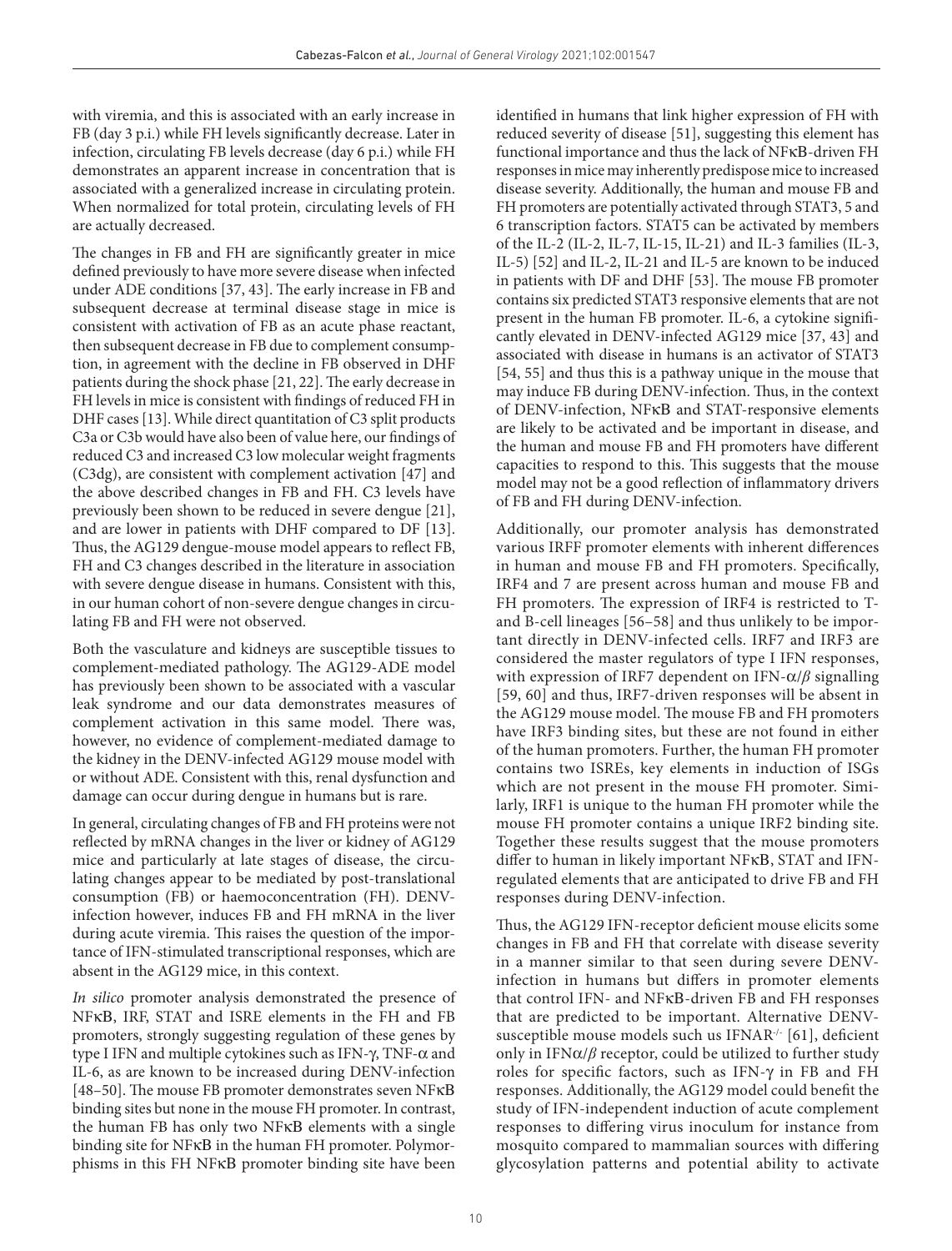complement. Human cohorts, however, with well- defined timing of infection and well characterized disease severity and physiological correlates, remain a good source of data to define the changes and likely roles of FB and FH during DENV-infection.

#### Funding information

This project was supported by a Flinders Foundation Seed Grant (JMC, DLG); SC-F was supported by an Australian International Postgraduate Research Scholarship.

#### Acknowledgements

The authors thank Dr Amanda Lumsden for assistance with the MatInspector Programme, Dr Geoff Higgins and Ms Trish Hahesy for provision of patient samples.

#### Author contributions

Conceptualization (S.C.F., D.L.G., J.M.C.); data curation (S.C.F.); formal analysis (S.C.F., A.J.N., J.H-J., S.K., J.M.C.); funding acquisition (J.M.C., S.M., S.A.); investigation (S.C.F., A.J.N., J.H-J., L-C.O., P.A.R.); methodology (S.C.F., A.J.N., J.H-J., L-C.O., P.A.R.); project administration (J.M.C.); resources (J.M.C., S.M., S.A., D.L.G., P.A.); supervision (J.M.C., S.M., S.A.); validation  $(J.M.C.)$ ; writing – original draft  $(S.C-F., J.M.C.)$ ; writing review and editing (J.M.C., D.L.G., S.M., S.A., P.A.R., J.H-J., A.J.N., S.K.).

#### Conflicts of interest

The authors declare that there are no conflicts of interest.

#### Ethical statement

Sera from the clinical cohort was collected and used in accordance with Southern Adelaide Clinical Human Research Ethics Committee approval 134/15 and 200/15 and in accordance with the World Medical Association Declaration of Helsinki. AG129 mouse experiments were performed under the guidelines of the National Advisory Committee for Laboratory Animal Research (NACLAR) under licence to operate in accredited animal facilities with IACUC/NUS protocol approval number R13-4751 and in accordance with approval from Griffith University Animal Welfare Committee, approval number GLY/11/14/AEC.

#### References

- 1. Gubler DJ. Dengue and dengue hemorrhagic fever. *Clin Microbiol Rev* 1998;11:480–496.
- 2. Sabin AB. The dengue group of viruses and its family relationships. *Bacteriol Rev* 1950;14:225–232.
- 3. WHO. *Dengue: Guidelines for Diagnosis, Treatment, Prevention and Control*, New Edition. Geneva: WHO Guidelines Approved by the Guidelines Review Committee; 2009.
- 4. Halstead SB. Dengue. *Lancet* 2007;370:1644–1652.
- 5. Halstead SB, O'Rourke EJ. Antibody- enhanced dengue virus infection in primate leukocytes. *Nature* 1977;265:739–741.
- 6. Vaughn DW, Green S, Kalayanarooj S, Innis BL, Nimmannitya S *et al*. Dengue viremia titer, antibody response pattern, and virus serotype correlate with disease severity. *J Infect Dis* 2000;181:2–9.
- 7. Halstead SB. Neutralization and antibody- dependent enhancement of dengue viruses. *Adv Virus Res* 2003;60:421–467.
- 8. Carr JM, Hocking H, Bunting K, Wright PJ, Davidson A *et al*. Supernatants from dengue virus type-2 infected macrophages induce permeability changes in endothelial cell monolayers. *J Med Virol* 2003;69:521–528.
- 9. Chen Y-C, Wang S-Y. Activation of terminally differentiated human monocytes/macrophages by dengue virus: productive infection, hierarchical production of innate cytokines and chemokines, and the synergistic effect of lipopolysaccharide. *J Virol* 2002;76:9877–9887.
- 10. Beatty PR, Puerta-Guardo H, Killingbeck SS, Glasner DR, Hopkins K *et al*. Dengue virus NS1 triggers endothelial permeability and vascular leak that is prevented by NS1 vaccination. *Sci Transl Med* 2015;7:304ra141.
- 11. Modhiran N, Watterson D, Muller DA, Panetta AK, Sester DP *et al*. Dengue virus NS1 protein activates cells via Toll-like receptor 4 and disrupts endothelial cell monolayer integrity. *Sci Transl Med* 2015;7:304ra142.
- 12. Nascimento EJM, Hottz ED, Garcia-Bates TM, Bozza F, Marques ETA *et al*. Emerging concepts in dengue pathogenesis: interplay between plasmablasts, platelets, and complement in triggering vasculopathy. *Crit Rev Immunol* 2014;34:227–240.
- 13. Nascimento EJM, Silva AM, Cordeiro MT, Brito CA, Gil LHVG *et al*. Alternative complement pathway deregulation is correlated with dengue severity. *PLoS One* 2009;4:e6782.
- 14. Merle NS, Church SE, Fremeaux-Bacchi V, Roumenina LT. Complement system Part I - molecular mechanisms of activation and regulation. *Front Immunol* 2015;6:262.
- 15. Merle NS, Noe R, Halbwachs-Mecarelli L, Fremeaux-Bacchi V, Roumenina LT. Complement system Part II: role in immunity. *Front Immunol* 2015;6:257.
- 16. Kemper C, Pangburn MK, Fishelson Z. Complement nomenclature 2014. *Mol Immunol* 2014;61:56–58.
- 17. Walport MJ. Complement. first of two parts. *N Engl J Med* 2001;344:1058–1066.
- 18. Ricklin D, Hajishengallis G, Yang K, Lambris JD. Complement: a key system for immune surveillance and homeostasis. *Nat Immunol* 2010;11:785–797.
- 19. Milder FJ, Gomes L, Schouten A, Janssen BJC, Huizinga EG *et al*. Factor B structure provides insights into activation of the central protease of the complement system. *Nat Struct Mol Biol* 2007;14:224–228.
- 20. Weiler JM, Daha MR, Austen KF, Fearon DT. Control of the amplification convertase of complement by the plasma protein beta1H. *Proc Natl Acad Sci U S A* 1976;73:3268–3272.
- 21. Bokisch VA, Top FH, Russell PK, Müller-Eberhard HJ, Müller-Eberhard HJ. The potential pathogenic role of complement in dengue hemorrhagic shock syndrome. *N Engl J Med* 1973;289:996–1000.
- 22. Churdboonchart V, Bhamarapravati N, Futrakul P. Crossed immunoelectrophoresis for the detection of split products of the third complement in dengue hemorrhagic fever. I. observations in patients' plasma. *Am J Trop Med Hyg* 1983;32:569–576.
- 23. Zhang K, Lu Y, Harley KT, Tran M-H. Atypical hemolytic uremic syndrome: a brief review. *Hematol Rep* 2017;9:7053.
- 24. Bomback AS, Appel GB. Pathogenesis of the C3 glomerulopathies and reclassification of MPGN. *Nat Rev Nephrol* 2012;8:634–642.
- 25. Avirutnan P, Hauhart RE, Marovich MA, Garred P, Atkinson JP *et al*. Complement- mediated neutralization of dengue virus requires mannose- binding lectin. *mBio* 2011;2 [Epub ahead of print 13 12 2011].
- 26. Douradinha B, McBurney SP, Soares de Melo KM, Smith AP, Krishna NK *et al*. C1Q binding to dengue virus decreases levels of infection and inflammatory molecules transcription in THP-1 cells. *Virus Res* 2014;179:231–234.
- 27. Fuchs A, Lin T-Y, Beasley DW, Stover CM, Schwaeble WJ et al. Direct complement restriction of flavivirus infection requires glycan recognition by mannose- binding lectin. *Cell Host Microbe* 2010;8:186–195.
- 28. Mehlhop E, Ansarah-Sobrinho C, Johnson S, Engle M, Fremont DH *et al*. Complement protein C1q inhibits antibody- dependent enhancement of flavivirus infection in an IgG subclass- specific manner. *Cell Host Microbe* 2007;2:417–426.
- 29. Avirutnan P, Fuchs A, Hauhart RE, Somnuke P, Youn S *et al*. Antagonism of the complement component C4 by flavivirus nonstructural protein NS1. *J Exp Med* 2010;207:793–806.
- 30. Avirutnan P, Hauhart RE, Somnuke P, Blom AM, Diamond MS *et al*. Binding of flavivirus nonstructural protein NS1 to C4b binding protein modulates complement activation. *J Immunol* 2011;187:424–433.
- 31. Conde JN, da Silva EM, Allonso D, Coelho DR, Andrade IdaS *et al*. Inhibition of the membrane attack complex by dengue virus NS1